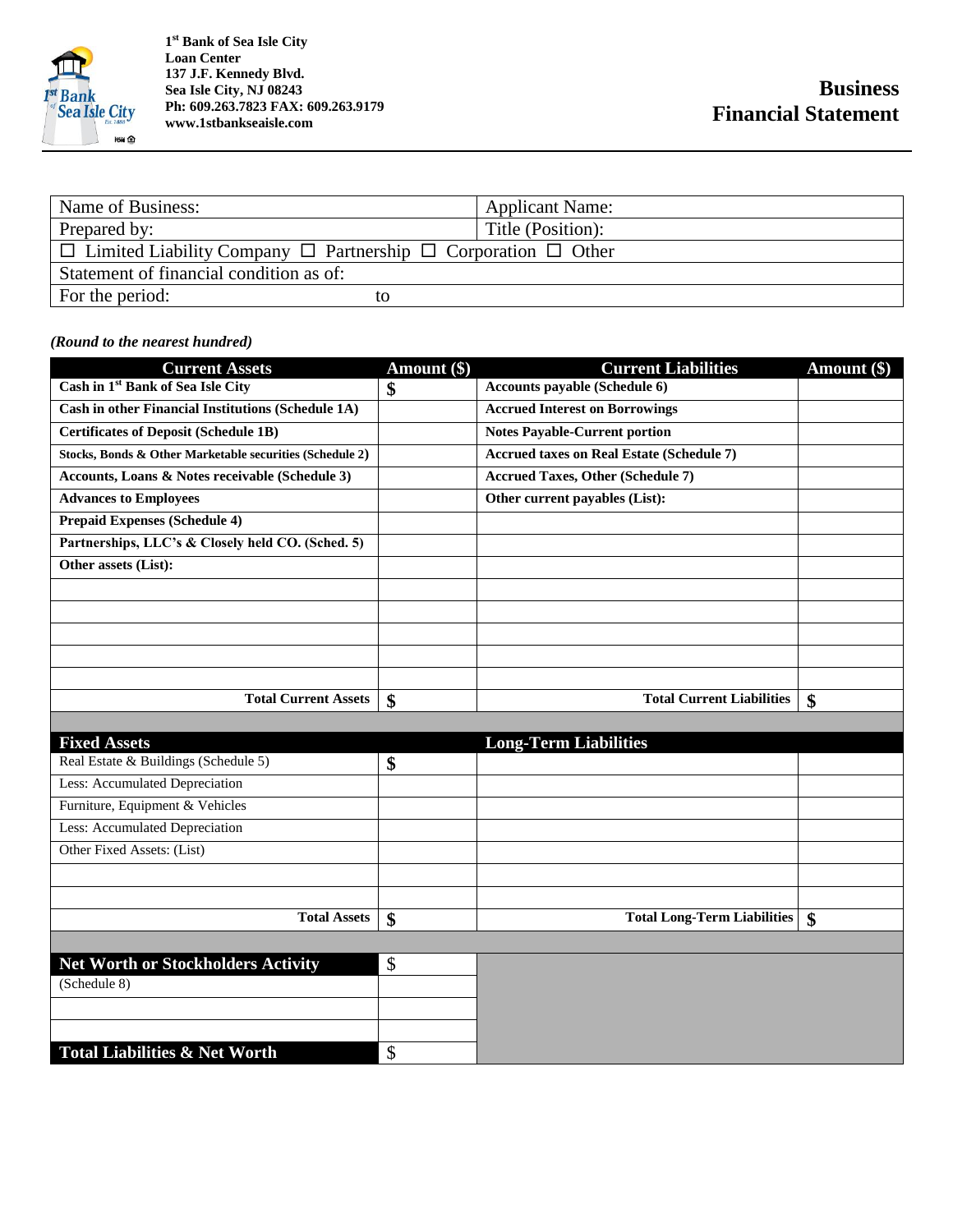

## **Schedules**

| Schedule 1A - Cash in Financial Institutions                                         |                                   |                                 |                       |                                     |                        |                      |                                     |                        |                                     |               |                               |  |
|--------------------------------------------------------------------------------------|-----------------------------------|---------------------------------|-----------------------|-------------------------------------|------------------------|----------------------|-------------------------------------|------------------------|-------------------------------------|---------------|-------------------------------|--|
| <b>Name of Financial Institution and Address</b>                                     |                                   | <b>Account in Name of</b>       |                       |                                     | <b>Type of Account</b> |                      | <b>Account Number</b>               |                        | <b>Balance</b>                      |               |                               |  |
|                                                                                      |                                   |                                 |                       |                                     |                        |                      |                                     |                        |                                     |               |                               |  |
|                                                                                      |                                   |                                 |                       |                                     |                        |                      |                                     |                        |                                     |               |                               |  |
|                                                                                      |                                   |                                 |                       |                                     |                        |                      |                                     |                        |                                     |               |                               |  |
|                                                                                      |                                   |                                 |                       |                                     |                        |                      |                                     |                        |                                     |               |                               |  |
|                                                                                      |                                   |                                 |                       |                                     |                        |                      |                                     |                        | <b>TOTAL</b>                        | $\mathbf{\$}$ |                               |  |
|                                                                                      |                                   |                                 |                       |                                     |                        |                      |                                     |                        |                                     |               |                               |  |
| Schedule 1B- Certificates of Deposit                                                 |                                   |                                 |                       |                                     |                        |                      |                                     |                        |                                     |               |                               |  |
| <b>Name of Financial Institution and Address</b>                                     |                                   | <b>Account in</b><br>Name of    |                       | If pledged,<br><b>State to whom</b> |                        | <b>Maturity</b>      | <b>Account Number</b>               |                        |                                     |               | <b>Balance</b>                |  |
|                                                                                      |                                   |                                 |                       |                                     | Date                   |                      |                                     |                        |                                     |               |                               |  |
|                                                                                      |                                   |                                 |                       |                                     |                        |                      |                                     |                        |                                     |               |                               |  |
|                                                                                      |                                   |                                 |                       |                                     |                        |                      |                                     |                        |                                     |               |                               |  |
|                                                                                      |                                   |                                 |                       |                                     |                        |                      |                                     |                        | <b>TOTAL</b>                        | \$            |                               |  |
|                                                                                      |                                   |                                 |                       |                                     |                        |                      |                                     |                        |                                     |               |                               |  |
| Schedule 2 - Stocks, Bonds & Other Marketable Assets                                 |                                   |                                 |                       |                                     |                        |                      |                                     |                        |                                     |               | <b>Present</b>                |  |
| <b>Face Value of Bonds</b><br><b>No. Stock Shares</b>                                | <b>Description</b><br>of Security | <b>Registered</b> in<br>Name of |                       | Cost                                |                        |                      | <b>Income Received</b><br>Last year |                        | If pledged,<br><b>State to Whom</b> |               | <b>Market</b><br><b>Value</b> |  |
|                                                                                      |                                   |                                 |                       |                                     |                        |                      |                                     |                        |                                     |               |                               |  |
|                                                                                      |                                   |                                 |                       |                                     |                        |                      |                                     |                        |                                     |               |                               |  |
|                                                                                      |                                   |                                 |                       |                                     |                        |                      |                                     |                        |                                     |               |                               |  |
|                                                                                      |                                   |                                 |                       |                                     |                        |                      |                                     |                        | \$                                  |               |                               |  |
|                                                                                      |                                   |                                 |                       |                                     |                        |                      |                                     |                        | <b>TOTAL</b>                        |               |                               |  |
| Schedule 3 - Accounts, Loans & Notes Receivable<br><b>Name and Address of Debtor</b> |                                   | Age of                          | <b>Description or</b> |                                     |                        |                      | <b>Description of</b>               |                        | <b>Date Payment</b>                 |               | Amount                        |  |
|                                                                                      |                                   | Debt<br><b>Nature of Debt</b>   |                       |                                     |                        | <b>Security Held</b> |                                     | <b>Expected</b>        |                                     | Owing         |                               |  |
|                                                                                      |                                   |                                 |                       |                                     |                        |                      |                                     |                        |                                     |               |                               |  |
|                                                                                      |                                   |                                 |                       |                                     |                        |                      |                                     |                        |                                     |               |                               |  |
|                                                                                      |                                   |                                 |                       |                                     |                        |                      |                                     |                        |                                     |               |                               |  |
|                                                                                      |                                   |                                 |                       |                                     |                        |                      |                                     |                        |                                     |               |                               |  |
|                                                                                      |                                   |                                 |                       |                                     |                        |                      |                                     |                        |                                     |               |                               |  |
|                                                                                      |                                   |                                 |                       |                                     |                        |                      |                                     |                        |                                     | <b>TOTAL</b>  | \$                            |  |
| <b>Schedule 4 - Prepaid Expenses</b>                                                 |                                   |                                 |                       |                                     |                        |                      |                                     |                        |                                     |               |                               |  |
| <b>Type of Prepaid</b>                                                               | <b>To Whom Paid</b>               |                                 |                       | <b>Expiration Date</b>              |                        |                      |                                     | <b>Original Amount</b> |                                     |               | <b>Current Balance</b>        |  |
|                                                                                      |                                   |                                 |                       |                                     |                        |                      |                                     |                        |                                     |               |                               |  |
|                                                                                      |                                   |                                 |                       |                                     |                        |                      |                                     |                        |                                     |               |                               |  |
|                                                                                      |                                   |                                 |                       |                                     |                        |                      |                                     |                        |                                     |               |                               |  |
|                                                                                      |                                   |                                 |                       |                                     |                        |                      |                                     |                        | <b>TOTAL</b>                        |               |                               |  |